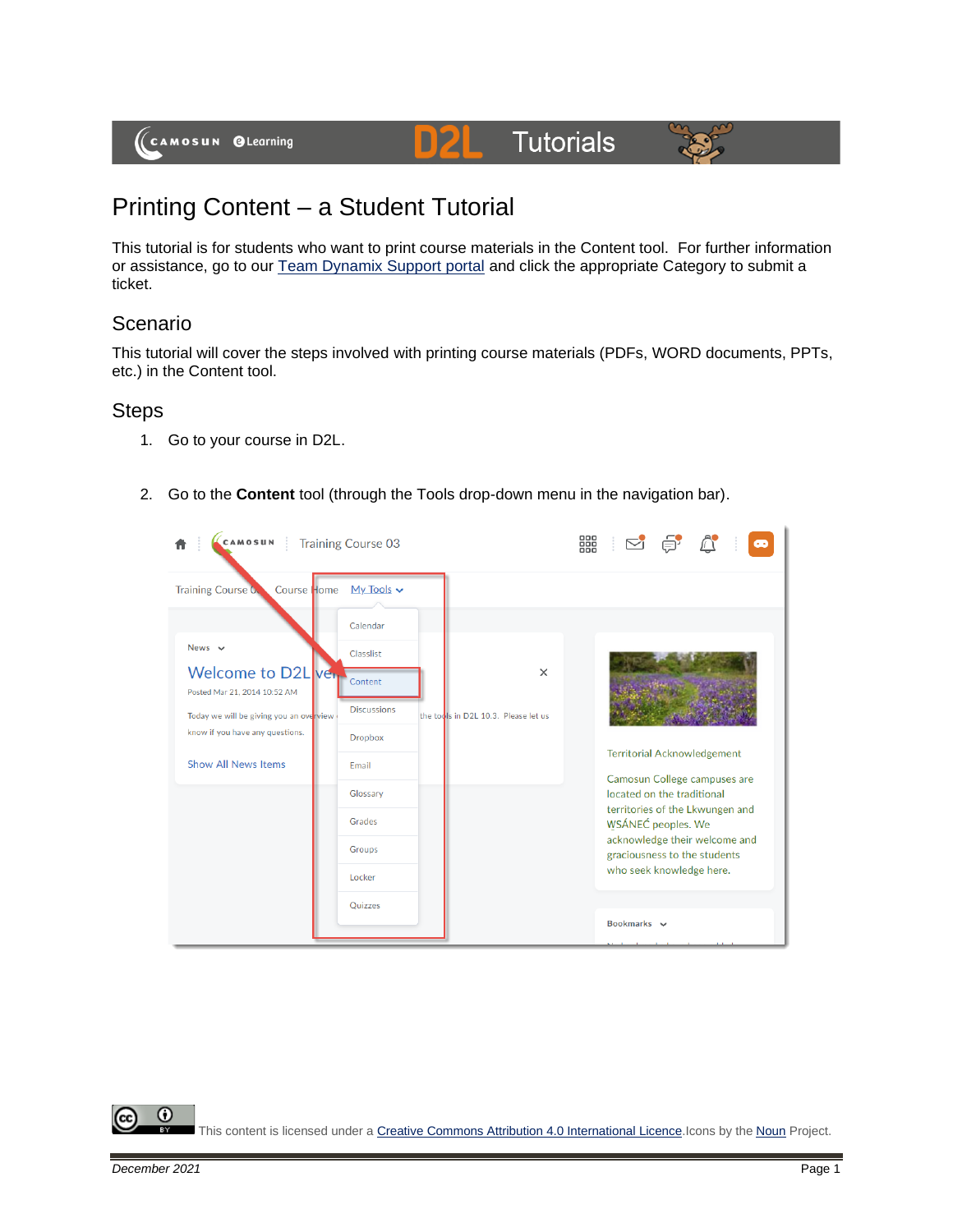## To print documents (WORD, PDF, PPT)

3. In the **Table of Contents** box, click on the title of the Module containing the files/pages you want to print.

| Training Course 03 Course Home My Tools v |                                                                                       |              |  |  |  |
|-------------------------------------------|---------------------------------------------------------------------------------------|--------------|--|--|--|
| $\varphi$<br><b>Search Topics</b>         | Sample Module v                                                                       | <b>Print</b> |  |  |  |
| 宲<br>Dverview                             | <b>Download</b>                                                                       |              |  |  |  |
| L<br><b>bokmarks</b>                      |                                                                                       |              |  |  |  |
| 户<br><b>Irse Schedule</b><br>Ci           | Integrating Blogs into your Courses PPT $\sim$<br><b>PowerPoint Presentation</b><br>画 |              |  |  |  |
| Table of C ntents                         | Learning_Environment_10.3_Features_Guide v<br>目<br>PDF document                       |              |  |  |  |
| Sample Module                             | Platform+Requirements+for+v10.3 $\sim$<br><b>Word Document</b><br>目                   |              |  |  |  |
| <b>Sample Rubrics</b>                     | D2L Learning Environment v<br>$e^{\mathcal{O}}$ Link                                  |              |  |  |  |
|                                           | Sample HTML Page in D2L with a Template $\sim$<br>⊕<br><b>Web Page</b>                |              |  |  |  |
|                                           |                                                                                       |              |  |  |  |

4. Click on the title of the content page you want to print.

| Training Course 03 Course Home My Tools v |                                                                                                                                                       |              |  |  |  |
|-------------------------------------------|-------------------------------------------------------------------------------------------------------------------------------------------------------|--------------|--|--|--|
| ₽<br><b>Search Topics</b>                 | Sample Module ×                                                                                                                                       | <b>Print</b> |  |  |  |
| 孠<br>Overview                             | <b>Download</b>                                                                                                                                       |              |  |  |  |
| <b>Bookmarks</b>                          |                                                                                                                                                       |              |  |  |  |
| <b>Course Schedule</b>                    | <b>Integrating Blogs into your Courses PPT</b><br><b>INVESTIGATION CONTROL</b><br>'Integrating Blogs into your Courses PPT' - PowerPoint Presentation |              |  |  |  |
| <b>Table of Contents</b>                  | Learning_Environment_10.3_Features_Guide $\sim$<br>目<br>PDF document                                                                                  |              |  |  |  |
| Sample Module                             | Platform+Requirements+for+v10.3 $\sim$<br>目<br><b>Word Document</b>                                                                                   |              |  |  |  |
| <b>Sample Rubrics</b>                     | D2L Learning Environment $\sim$<br>$o^{\circ}$ Link                                                                                                   |              |  |  |  |
|                                           | Sample HTML Page in D2L with a Template $\sim$<br>⊕<br><b>Web Page</b>                                                                                |              |  |  |  |

This content is licensed under [a Creative Commons Attribution 4.0 International Licence.I](https://creativecommons.org/licenses/by/4.0/)cons by the [Noun](https://creativecommons.org/website-icons/) Project.

 $\overline{0}$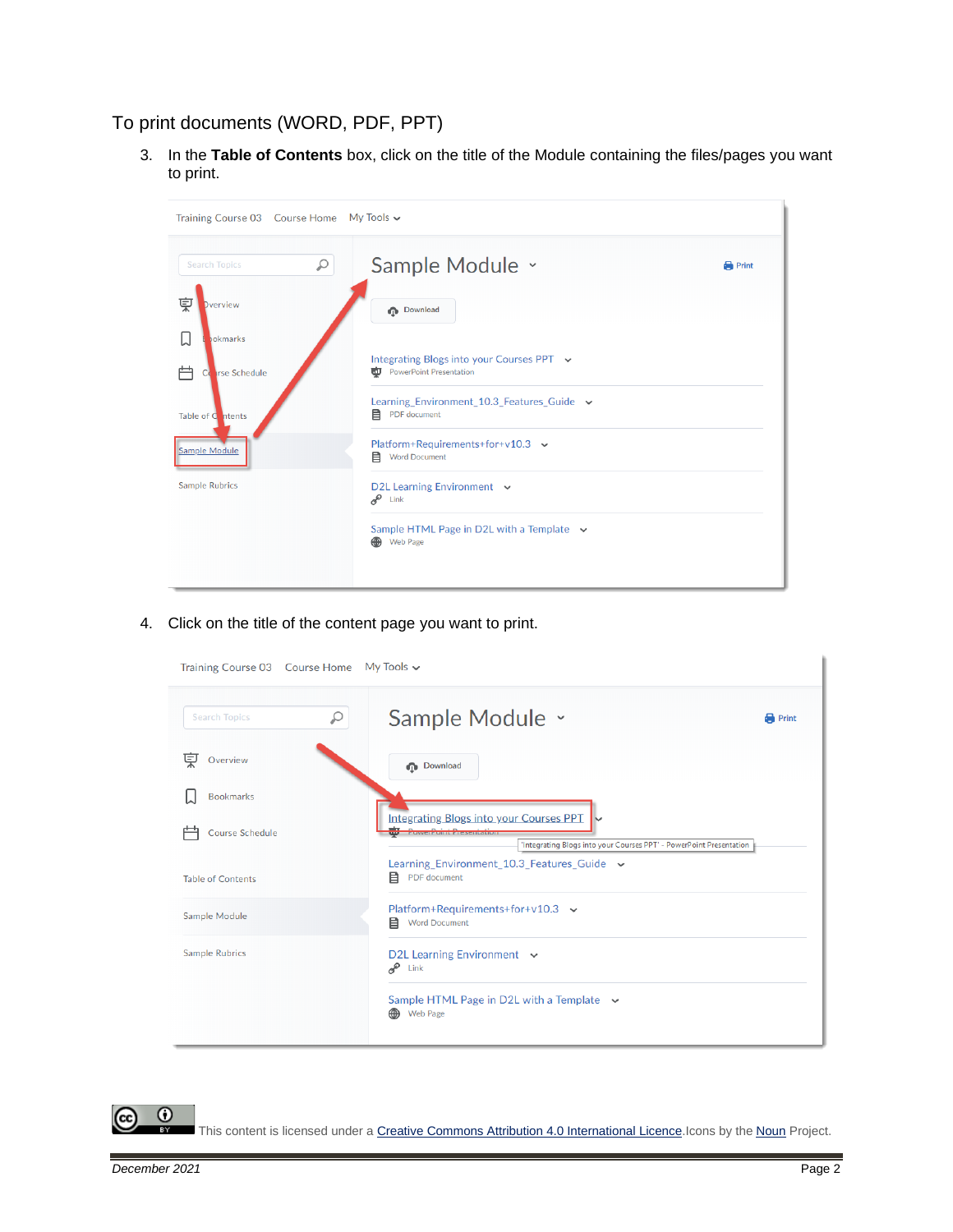5. Scroll down to the bottom of the content page and click the **Download** button to save the file to your computer, then open it in the appropriate program (for example, WORD or PowerPoint) and print the document from there.



 $\odot$ This content is licensed under [a Creative Commons Attribution 4.0 International Licence.I](https://creativecommons.org/licenses/by/4.0/)cons by the [Noun](https://creativecommons.org/website-icons/) Project.